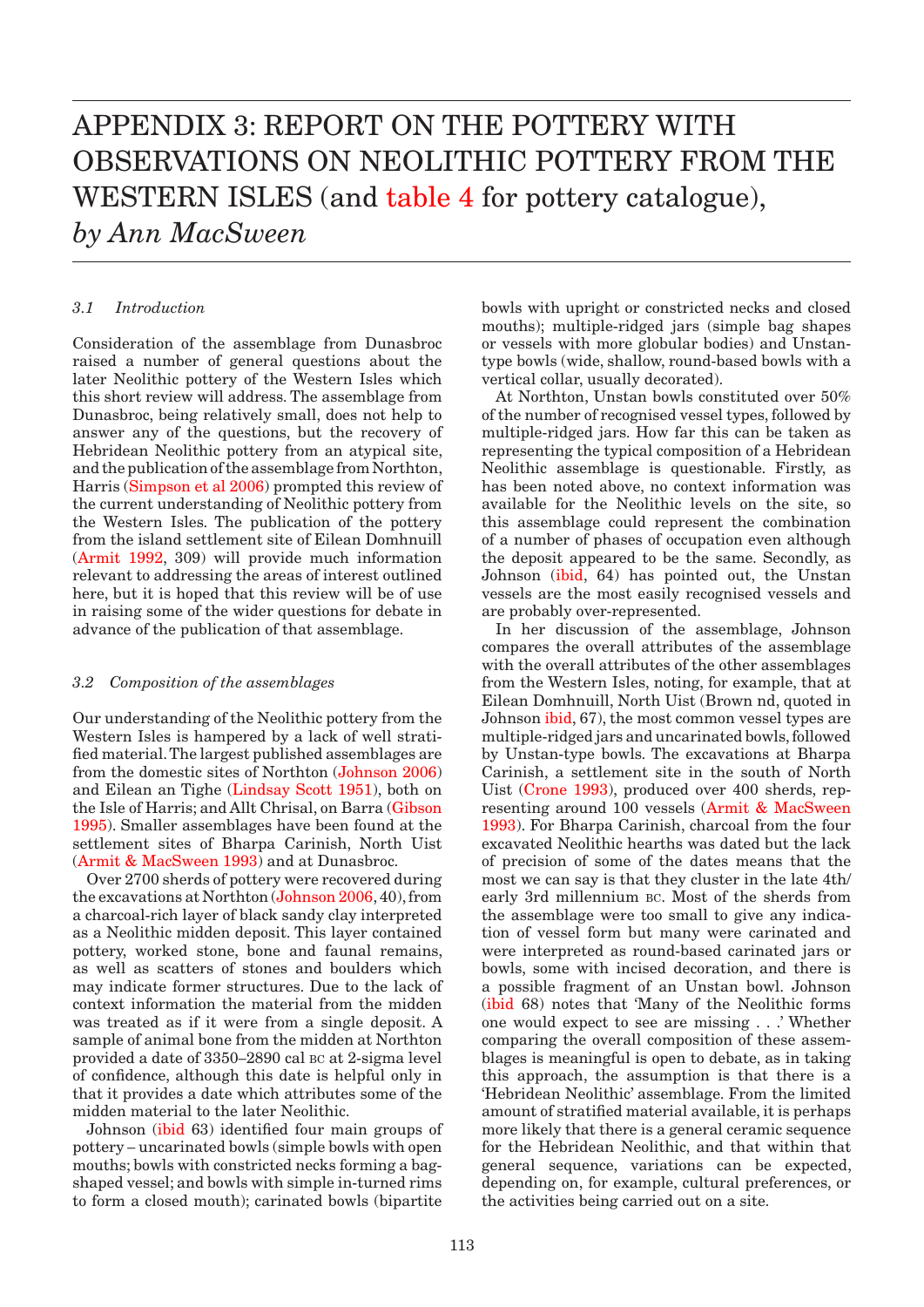## **Table 4 Catalogue of pottery from all sites**

## <span id="page-1-0"></span>**Dunasbroc Trench 2**

| Context   | <b>Vessel</b> SF |                                  | Sherd<br>numbers                                                                                                                                      | <b>Description</b>                                                                                                                                                                                                                                                                                                                                                                                                                                                                                                                                                                                                       | <b>Thickness</b><br>$(\mathbf{mm})$ | Weight<br>(g)                                                      |
|-----------|------------------|----------------------------------|-------------------------------------------------------------------------------------------------------------------------------------------------------|--------------------------------------------------------------------------------------------------------------------------------------------------------------------------------------------------------------------------------------------------------------------------------------------------------------------------------------------------------------------------------------------------------------------------------------------------------------------------------------------------------------------------------------------------------------------------------------------------------------------------|-------------------------------------|--------------------------------------------------------------------|
| Context 6 | V1               | 169<br>102                       | 1 rim & 2 body<br>sherds<br>1 rim, 2 body & 1<br>frag (body sherds<br>probably from this<br>vessel)                                                   | From the upper part of a Hebridean vessel with an<br>internally bevelled rim. The rim bevel is decorated with<br>oblique grooves 2mm wide and 2mm apart. Just below<br>the rim on the exterior are grooves 2mm wide and 2mm<br>apart finishing just above a slight carination. Between<br>this and a more pronounced carination are lines<br>arranged more obliquely, with lines arranged almost<br>vertically below that carination. The grooved decora-<br>tion is incised into a thin, smoothed, wet-hand slip. The<br>fabric is coarse sandy clay which has fired hard and is<br>grey with a brown exterior surface. | $8 \text{ mm}$<br>$8 \text{ mm}$    | 89 <sub>g</sub><br>24 g                                            |
|           | $_{\rm V2}$      | 169                              | 1 body sherd                                                                                                                                          | The exterior surface is smoothed and decorated with<br>incised lines (incised with a point or blade). The interior<br>surface is smoothed and combed. The fabric is coarse<br>sandy clay which has fired hard and is grey.                                                                                                                                                                                                                                                                                                                                                                                               | 6 <sub>mm</sub>                     | 4g                                                                 |
|           | V3               | 103<br>53                        | 1 rim<br>1 rim                                                                                                                                        | Rim sherds (join) with an interior bevel. The exterior<br>surface is slipped and smoothed. The bevel is decorated<br>with oblique grooves c3mm wide and 3mm apart. There<br>is fine fingernail fluting on the underside of the lip. The<br>exterior of the vessel is decorated with grooves $c3mm$<br>wide and 3mm apart arranged in alternating vertical<br>and horizontal panels. The fabric is coarse sandy clay<br>which has fired hard and is grey with a brown interior<br>surface. The exterior and the rim bevel are sooted.                                                                                     | 7 mm<br>7 mm                        | 14 <sub>g</sub><br>13 g                                            |
|           | V4               | 53                               | $1$ rim & $4$ frags                                                                                                                                   | Rim (plain) from a straight-sided vessel. The exterior<br>surface is smoothed. The fabric is coarse sandy clay<br>which has fired hard and is grey with brown surfaces.<br>Diameter 100 mm.                                                                                                                                                                                                                                                                                                                                                                                                                              | 7 mm                                | 30 g                                                               |
|           | V5               | 53                               | 1 rim                                                                                                                                                 | Rim with an overhanging flange. Probably wet-hand<br>smoothed on the exterior. The rim is badly abraded but<br>there are traces of decoration (oblique grooved lines) on<br>the lip. Below the lip are oblique lines 3mm wide and<br>1mm apart. The fabric is coarse sandy clay which has<br>fired hard and is grey with a brown exterior surface.<br>Diameter 160 mm.                                                                                                                                                                                                                                                   | 7 mm                                | $22\,\mathrm g$                                                    |
|           | V6               | 8                                | 1 rim, 2 body & 5<br>fragments                                                                                                                        | Rim with an interior bevel. The exterior of the bevel is<br>slipped and smoothed/burnished. The bevel is decorated<br>with oblique lines c3mm wide and 3mm apart. The<br>exterior is decorated below the rim with oblique lines<br>4mm wide and 2–5mm apart. At one point they are<br>fairly deep, with the slip squashed up between the<br>grooves. 35mm below the rim is a pronounced carina-<br>tion and below this is no trace of decoration. The fabric<br>is coarse clay which has fired hard and is grey with<br>brown surfaces.<br>Diameter 400 mm.                                                              | $11 \text{ mm}$                     | 139 <sub>g</sub>                                                   |
|           | V7               | $\mathbf{1}$<br>$\boldsymbol{?}$ | Carination and outer<br>fragment<br>26 fragments and<br>a carinated sherd<br>(ioins)                                                                  | Carination and outer fragment (exterior skin only)<br>showing that the carination was applied as a separate<br>roll of clay. The exterior surface is smoothed (smoothing<br>striations). The fabric is coarse clay which has fired<br>hard and is grey with brown surfaces.                                                                                                                                                                                                                                                                                                                                              |                                     | 80 g                                                               |
|           | V8               | 129<br>42<br>69<br>11<br>126     | $2$ rim $& 1$ body<br>25 small frags<br>1 rim frag, 3 body,<br>13 frags (combed<br>interior)<br>11 frags<br>1 rim frag (possibly<br>from this vessel) | Rim with a very wide interior bevel, decorated with<br>grooves $c3mm$ wide and 105mm apart. The exterior<br>surface is burnished. The fabric is coarse sandy clay<br>which has fired hard and is grey with brown surfaces.<br>Diameter 360 mm.                                                                                                                                                                                                                                                                                                                                                                           | $10 \text{ mm}$                     | 81 <sub>g</sub><br>20 g<br>61 <sub>g</sub><br>4g<br>8 <sub>g</sub> |
|           | V9               | 146                              | 1 rim                                                                                                                                                 | Rim sherd with an interior bevel. The exterior and<br>bevel are wet smoothed. The sherd is decorated on<br>the bevel with oblique incised lines c2mm wide and<br>2mm apart. On the exterior below the rim the exterior<br>surface is decorated with oblique lines (running in the<br>opposite direction to those on the bevel) 1mm wide and<br>1mm apart. The fabric is sandy clay which has fired<br>hard and is grey with brown surfaces. The exterior<br>surface is sooted.                                                                                                                                           | 6 <sub>mm</sub>                     | 12 g                                                               |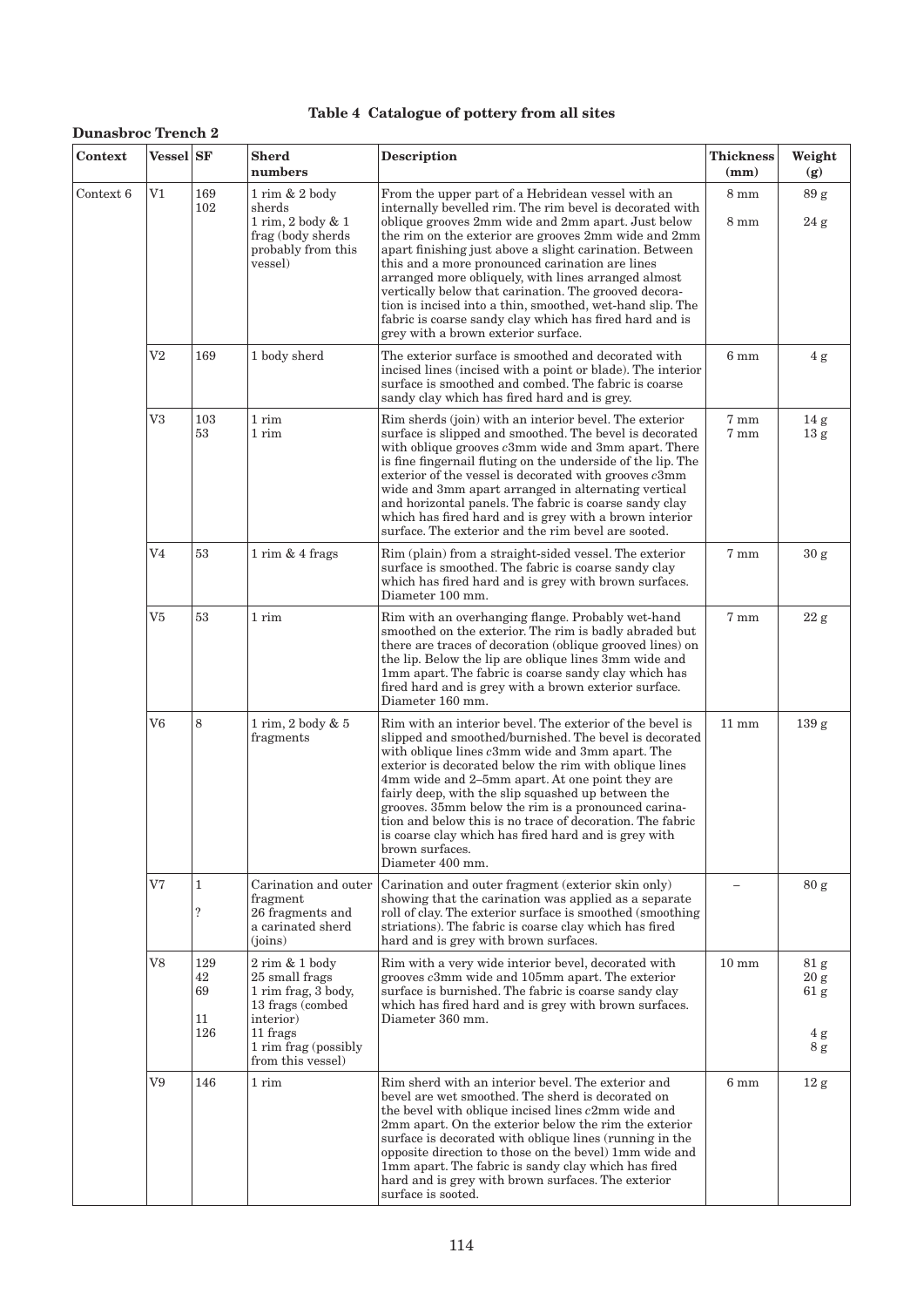<span id="page-2-0"></span>

| Context   | Vessel SF    |        | <b>Sherd</b><br>numbers                                | Description                                                                                                                                                                                                                                                                                                                                                                                                                 | <b>Thickness</b><br>(mm) | Weight<br>(g)              |
|-----------|--------------|--------|--------------------------------------------------------|-----------------------------------------------------------------------------------------------------------------------------------------------------------------------------------------------------------------------------------------------------------------------------------------------------------------------------------------------------------------------------------------------------------------------------|--------------------------|----------------------------|
| Context 6 | V10          | 146    | 1 rim<br>(different bag) 1 body<br>1 exterior fragment | Flat rim with a slight lip to the exterior. Decorated with<br>shallow grooves c2mm wide and 1mm apart obliquely<br>across the lip. The exterior surface is smoothed and<br>decorated with vertical lines of oval stabs c2mm long<br>and 1mm wide. The fabric is sandy clay with $c10\%$ of<br>angular rock fragments which has fired hard and is<br>grey.                                                                   | $9 \text{ mm}$           | 6g<br>5g<br>1 <sub>g</sub> |
|           | V11          | 145    | 3 rim, 1 from rim (no<br>lip), 5 body, 1 frag          | Very fragmentary remains of a vessel with an interior<br>bevelled rim. The bevel is decorated with oblique<br>grooves c3mm wide and c3mm apart. The exterior and<br>interior surfaces are smoothed (smoothing striations).<br>The fabric is coarse sandy clay which has fired hard<br>and is grey with red/brown surfaces. A coil forming the<br>rim joins the body at the point of inflection of the rim<br>with the body. | 7 mm                     | 95 g                       |
|           | V12          | 106    |                                                        | 5 body & 3 fragments Exterior surface smoothed. The fabric is coarse sandy<br>clay. Grey with a brown surface.                                                                                                                                                                                                                                                                                                              | $14 \text{ mm}$          | 137 <sub>g</sub>           |
|           | $_{\rm V13}$ | 67     | $1$ body $\&$ $1$ fragment                             | Coarse sandy clay. Red.                                                                                                                                                                                                                                                                                                                                                                                                     | $14 \text{ mm}$          | 15 g                       |
|           | V14          | 177    | 1 body                                                 | Exterior and interior surfaces burnished. Sandy clay.<br>Grey with a brown exterior surface.                                                                                                                                                                                                                                                                                                                                | $9 \text{ mm}$           | 12 g                       |
|           | $_{\rm V15}$ | 56     | 1 body sherd                                           | Exterior surface is smoothed (striations). Coarse sandy<br>clay. Grey with brown margins.                                                                                                                                                                                                                                                                                                                                   | $10 \text{ mm}$          | 33 <sub>g</sub>            |
|           | $_{\rm V16}$ | 58     | 1 body sherd                                           | Coarse sandy clay. Grey with a brown exterior surface.                                                                                                                                                                                                                                                                                                                                                                      | $8 \text{ mm}$           | 2g                         |
|           | V17          | 83     | 3 very crumbly<br>fragments, one from<br>the rim       | Coarse sandy clay. Grey with brown surfaces.                                                                                                                                                                                                                                                                                                                                                                                | $10 \text{ mm}$          | 24 g                       |
|           | V18          | 80     | 2 small sherds                                         | Exterior surface smoothed. One sherd is decorated with<br>incisions, the other with shallow grooves. Coarse sandy<br>clay. Grey with a brown interior surface. Smoothing<br>striations on the interior of one sherd.                                                                                                                                                                                                        | $5 \text{ mm}$           | $3\ \mathrm{g}$            |
|           | V19          |        | Sieved 1 body sherd                                    | Shallow grooves on the exterior. Sandy clay with $c10\%$<br>of rock fragments. Grey.                                                                                                                                                                                                                                                                                                                                        | $7 \text{ mm}$           | 2 g                        |
|           | $\rm V20$    | 88     | 3 body sherds                                          | Exterior surface smoothed. Coarse sandy clay. Grey<br>with a brown exterior surface.                                                                                                                                                                                                                                                                                                                                        | $4 \text{ mm}$           | 5 <sub>g</sub>             |
|           | V21          | 88     | 1 body sherd                                           | Exterior surface smoothed and there are smoothing<br>striations in the interior. The exterior surface is<br>decorated with incisions made with a sharp-pointed<br>implement 1mm wide. Grey. Exterior surface sooted.                                                                                                                                                                                                        | $5 \text{ mm}$           | $3\ \mathrm g$             |
|           | V22          | 88     | $2\ {\rm body\ sherds}$                                | One sherd is from the point of inflection of the neck and<br>the body. Coarse sandy clay. Grey. Exterior sooted.                                                                                                                                                                                                                                                                                                            | $6 \text{ mm}$           | 4 g                        |
|           | V23          | 74     | 1 fragment                                             | Sandy clay. Grey.                                                                                                                                                                                                                                                                                                                                                                                                           | $\overline{\phantom{m}}$ | 1 <sub>g</sub>             |
|           | V24          | 167    | 4 fragments                                            | Coarse sandy clay with c10% rock fragments. Grey.                                                                                                                                                                                                                                                                                                                                                                           |                          | 8 g                        |
|           | $_{\rm V25}$ | $57\,$ | 1 body sherd                                           | The exterior surface is decorated with shallow grooves.<br>Coarse sandy clay. Grey with a brown interior surface.                                                                                                                                                                                                                                                                                                           | $9 \text{ mm}$           | 8 <sub>g</sub>             |
|           | $\rm V26$    | 92     | 1 rim sherd and body<br>sherd                          | Exterior smoothed. Coarse sandy clay. Grey.                                                                                                                                                                                                                                                                                                                                                                                 | 6 <sub>mm</sub>          | 7 <sub>g</sub>             |
|           | V27          | 89     | 1 body sherd (split)                                   | Exterior smoothed and decorated with shallow grooves<br>in various directions. Coarse sandy clay. Grey with a<br>brown exterior surface.                                                                                                                                                                                                                                                                                    | $5 \text{ mm}$           | 6g                         |
|           | $_{\rm V28}$ | 34     | 11 fragments                                           | Coarse sandy clay. Grey with brown surfaces.                                                                                                                                                                                                                                                                                                                                                                                | $\overline{\phantom{m}}$ | 11 <sub>g</sub>            |
|           | $_{\rm V29}$ | 61     | 1 body sherd $& 5$<br>fragments                        | Incisions on body sherd. Coarse sandy clay. Black.<br>Exterior sooted.                                                                                                                                                                                                                                                                                                                                                      | 6 <sub>mm</sub>          | 7 <sub>g</sub>             |
|           | $_{\rm V30}$ | Sieved | 14 small fragments                                     | Some fragments decorated with incisions or shallow<br>grooves. One fragment is from the point of inflection<br>of the neck with the body. Coarse sandy clay. Grey.<br>Sooting. Probably from more than one vessel.                                                                                                                                                                                                          | $\overline{\phantom{m}}$ | 12 g                       |
|           | V31          | 107    | 9 abraded<br>sherds/fragments                          | Two fragments are from the rim. Coarse sandy clay.<br>Grey with red exterior.                                                                                                                                                                                                                                                                                                                                               | $8 \text{ mm}$           | 30 g                       |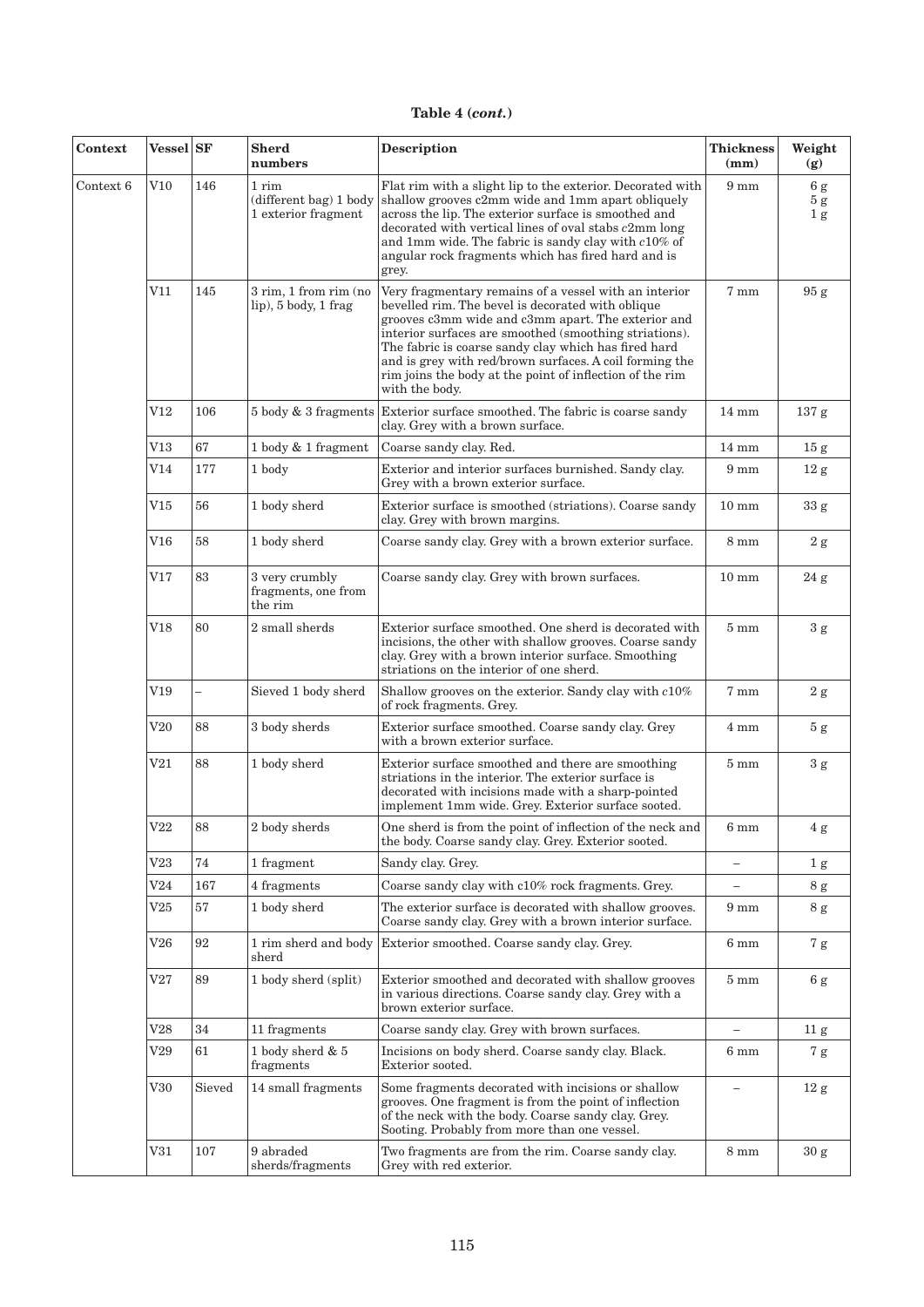| Context   | Vessel SF       |                  | <b>Sherd</b><br>numbers                                                                                                                                                                                                   | Description                                                                                                                                                                                                       | <b>Thickness</b><br>(mm)            | Weight<br>(g)                |
|-----------|-----------------|------------------|---------------------------------------------------------------------------------------------------------------------------------------------------------------------------------------------------------------------------|-------------------------------------------------------------------------------------------------------------------------------------------------------------------------------------------------------------------|-------------------------------------|------------------------------|
| Context 6 | V32             | 84               | 3 fragments                                                                                                                                                                                                               | One fragment has shallow grooves, the other two have<br>sharp incisions. Coarse sandy clay. Grey (2), brown (1).<br>Probably from different vessels.                                                              |                                     | 2 g                          |
|           | V33             | Sieved           | 2 body sherds<br>(different vessels)                                                                                                                                                                                      | Coarse sandy clay. Grey with a brown exterior surface.                                                                                                                                                            | 8 mm &<br>$11 \text{ mm}$           | 6g                           |
|           | V34             | 145              | Rim sherd has an incised line on the exterior. Coarse<br>1 small rim sherd<br>(interior bevel) & a<br>sandy clay. Grey with a brown exterior surface (rim);<br>body sherd (probably<br>grey (body).<br>different vessels) |                                                                                                                                                                                                                   | $5 \text{ mm}$                      | 3 g                          |
|           | V35             | Sieved           | 5 body, 4 frags &<br>rim frag (different<br>vessels)                                                                                                                                                                      | 2 of the body sherds are decorated with 2mm wide<br>grooves. Coarse sandy clay. Grey (brown surfaces).<br>Some sooting.                                                                                           | $3-4$ mm                            | 15 <sub>g</sub>              |
|           | $_{\rm V36}$    | 103              | 1 body                                                                                                                                                                                                                    | Exterior burnished. Coarse sandy clay. Grey with brown<br>exterior.                                                                                                                                               | $10 \text{ mm}$                     | 11 <sub>g</sub>              |
|           | V37             | 103              | 2 body & 1 rim (all<br>different vessels)                                                                                                                                                                                 | Larger body sherd has shallow grooves on the exterior.<br>The rim sherd has grooves on the interior. Coarse sandy<br>clay. Large sherd is brown with grey surfaces. Other<br>sherds are grey with brown surfaces. | $3 \text{ mm}$ &<br>$8 \text{ mm}$  | 7 g                          |
|           | $_{\rm V38}$    | 84               | 1 body, 2 frags (prob<br>different vessels)                                                                                                                                                                               | Coarse sandy clay. Grey/brown                                                                                                                                                                                     | $8 \text{ mm}$                      | 6g                           |
|           | $_{\rm V39}$    | 127              | 8 fragments, 2 body<br>sherds                                                                                                                                                                                             | Coarse sandy clay. Grey with brown surfaces. Exterior<br>sooted.                                                                                                                                                  | $8 \text{ mm}$                      | 53 <sub>g</sub>              |
|           | V40             | 135              | 4 body sherds                                                                                                                                                                                                             | Exterior burnished. Decorated with sets of oblique<br>parallel grooves. Sandy clay. Grey with brown interior<br>surface.                                                                                          | $4-8$ mm                            | 21 g                         |
|           | V <sub>41</sub> | 135              | 1 body                                                                                                                                                                                                                    | Incisions on exterior surface. Coarse sandy clay. Grey<br>with a brown exterior surface.                                                                                                                          | $9 \text{ mm}$                      | 3 <sub>g</sub>               |
|           | V42             | 141              | 1 rim fragment                                                                                                                                                                                                            | Shallow incisions on rim bevel. Coarse sandy clay. Grey<br>with brown surfaces.                                                                                                                                   | $\equiv$                            | $2\ \mathrm{g}$              |
|           | V43             | Sieved           | 3 small body<br>sherds, 9 fragments<br>(different vessels)                                                                                                                                                                | Coarse sandy clay. Grey with brown surfaces.                                                                                                                                                                      | $4-10$ mm                           | 13 <sub>g</sub>              |
|           | V <sub>44</sub> | 82               | 1 rim sherd                                                                                                                                                                                                               | Rim with interior bevel. Parallel incised lines on bevel.<br>Coarse sandy clay. Grey with brown surfaces.                                                                                                         | $8 \text{ mm}$                      | 5 <sub>g</sub>               |
|           | V45             | 82               | 1 body                                                                                                                                                                                                                    | Coarse sandy clay. Grey.                                                                                                                                                                                          | 7 mm                                | 6g                           |
|           | V46             | 125<br>150<br>91 | 1 body<br>1 body<br>1 body                                                                                                                                                                                                | Parallel shallow grooves on exterior. Coarse sandy clay<br>with organics (voids – ?seeds or shell). Grey.                                                                                                         | 6 <sub>mm</sub>                     | 13 g<br>$25\:{\rm g}$<br>7 g |
|           | V47             | 125              | 3 body, 12 fragments                                                                                                                                                                                                      | Coarse sandy clay. Grey with brown exterior surface.                                                                                                                                                              | 7 mm                                | $39\mathrm{\ g}$             |
|           | V48             | 60               | 2 body (different<br>vessels)                                                                                                                                                                                             | One sherd has shallow grooves. Coarse sandy clay. Grey<br>with brown surfaces.                                                                                                                                    | $3 \text{ mm}$ & $7$<br>mm          | 4g                           |
|           | V49             | 91               | 2 body, 1 fragment<br>(different vessels)                                                                                                                                                                                 | One body sherd is decorated with incised lines. Grey<br>with brown surfaces.                                                                                                                                      | $5 \;\mathrm{mm}$ & $9$<br>$\rm mm$ | 13 <sub>g</sub>              |
|           | ${\rm V}50$     | $\ddot{.}$       | 3 rim sherds (2<br>different vessels)                                                                                                                                                                                     | Interior bevels (one with oblique shallow grooves).<br>Coarse sandy clay. Grey with brown surfaces.                                                                                                               | $8 \text{ mm}$                      | 25 g                         |
|           | V51             | 150              | 1 rim bevel (grooved),<br>body fragment, 2<br>fragments                                                                                                                                                                   | Coarse clay. Rim - red, other fragments - grey.                                                                                                                                                                   | rim 5 mm<br>& body 4<br>mm          | 12 g                         |
|           | V <sub>52</sub> | $52\,$           | 1 rim fragment, 12<br>fragments, 2 body                                                                                                                                                                                   | Exterior surface has incised lines. Grey.                                                                                                                                                                         | $15 \text{ mm}$                     | 18 <sub>g</sub>              |
|           | ${\rm V53}$     | 132              | 6 body, 8 fragments<br>(2 different vessels)                                                                                                                                                                              | Smoothing striations on exterior. Coarse sandy clay.<br>Grey with brown surfaces.                                                                                                                                 | $8-12$ mm                           | 150 g                        |
|           | $_{\rm V54}$    | 146              | 2 rim (different<br>vessels)                                                                                                                                                                                              | Angle of rim not determined. Both incised. Coarse<br>sandy clay. One grey, the other grey with brown<br>surfaces.                                                                                                 | 7 mm                                | 8 g                          |
|           | V55             | 146              | 3 body, 1 fragment<br>(different vessels)                                                                                                                                                                                 | Decorated with incised lines. Coarse sandy clay. Grey                                                                                                                                                             | $4-5$ mm                            | 13 <sub>g</sub>              |
|           | ${\rm V56}$     | 90               | 6 body, 8 frags<br>(different vessels)                                                                                                                                                                                    | Some decorated with incised parallel lines. Coarse<br>sandy clay. Grey or grey with brown surfaces.                                                                                                               | $4 - 8$ mm                          | 44 g                         |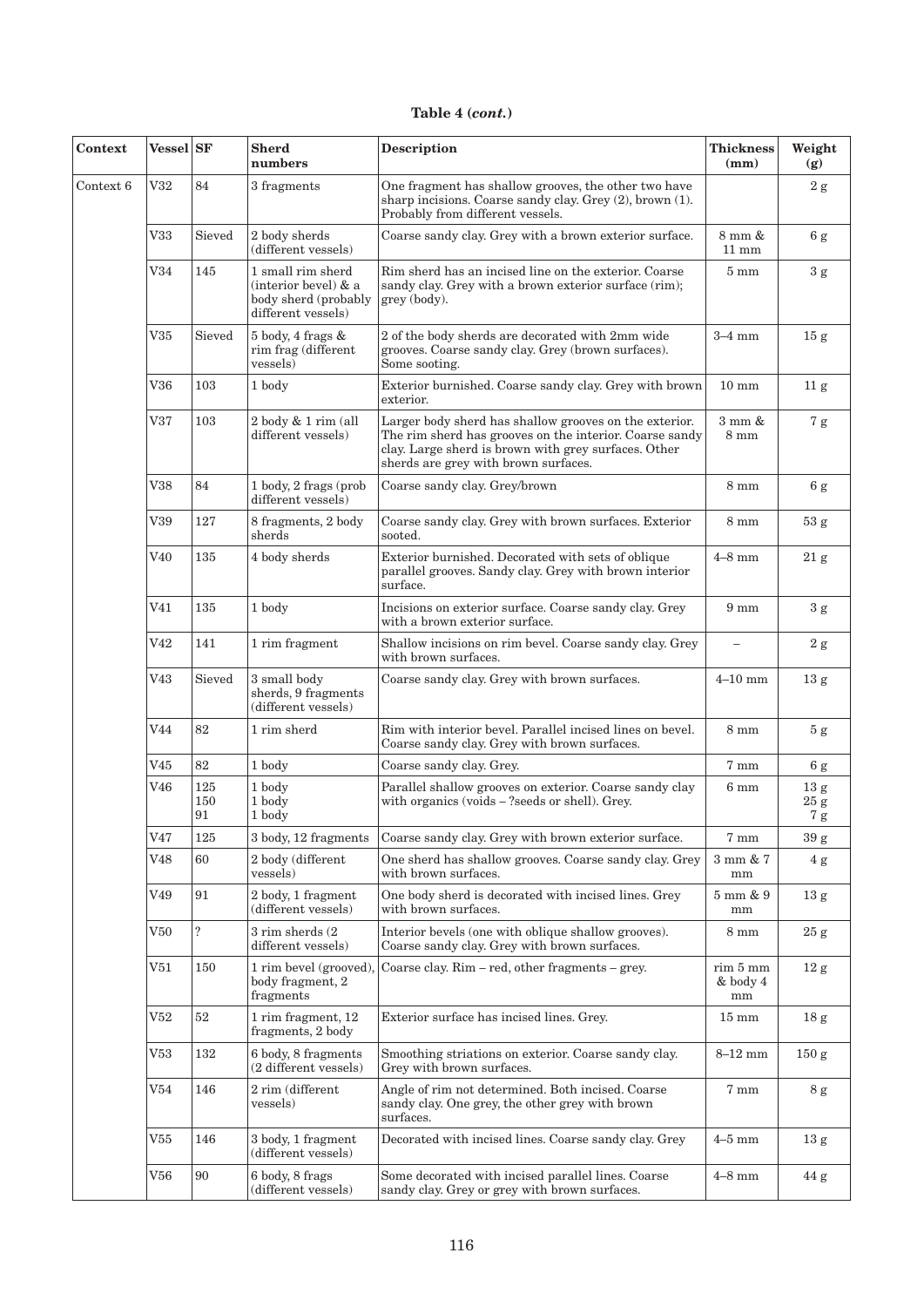| Context       | Vessel SF    |                  | <b>Sherd</b><br>numbers                                               | <b>Description</b>                                                                                                                      | <b>Thickness</b><br>(mm) | Weight<br>(g)    |
|---------------|--------------|------------------|-----------------------------------------------------------------------|-----------------------------------------------------------------------------------------------------------------------------------------|--------------------------|------------------|
| Context 6     | V57          | $\ddot{?}$       | 14 body sherds $(c3)$<br>different vessels)                           | Coarse sandy clay. Grey with brown exterior.                                                                                            | $5 - 10$ mm              | 109 <sub>g</sub> |
|               | $_{\rm V58}$ | 152              | 7 body sherds<br>(different vessels)                                  | Some sherds have incisions/grooves. Coarse sandy clay.<br>Grey some with brown exterior. Some sooting.                                  | $5-7$ mm                 | 45 g             |
|               | ${\rm V59}$  | 146              | 38 sherds/frags<br>(different vessels)                                | A few sherds have incisions/grooves on the exterior<br>surface. Coarse sandy clay. Grey with brown exterior.<br>Residue on some sherds. | $5-13$ mm                | 210 g            |
| Context 1     | V60          | ?below<br>bank A | 3 abraded sherds, 2<br>from flat part of base<br>(?different vessels) | Coarse sandy clay. Grey.                                                                                                                | $\overline{\phantom{0}}$ | 24 g             |
|               | ${\rm V61}$  | 194              | 1 body                                                                | Coarse sandy clay. Grey with red interior margin.<br>Exterior sooted.                                                                   | $9 \text{ mm}$           | 7 g              |
|               | ${\rm V62}$  | $21\,$           | 2 body                                                                | One may be a clay fragment. Other is coarse sandy clay.                                                                                 |                          | $2\ \mathrm{g}$  |
|               | ${\rm V63}$  | 14               | 5 fragments                                                           | Shallow grooves on 2 fragments. Coarse sandy clay.                                                                                      |                          | 3 <sub>g</sub>   |
|               | V64          | $\mathbf{1}$     | 3 abraded<br>sherds/fragments                                         | Coarse sandy clay. 2 grey, 1 red.                                                                                                       |                          | 7 g              |
|               | V65          | $\sqrt{ }$       | 5 fragments (2<br>vessels)                                            | Coarse sandy clay. $4 \times \text{grey}, 1 \times \text{red}.$                                                                         |                          | $3\ \mathrm{g}$  |
|               | V66          | Sieved           | 1 body & 4 fragments                                                  | One fragment has shallow grooves. Coarse sandy clay.<br>Grey.                                                                           | $5 \text{ mm}$<br>(body) | 4g               |
| Context 2     | V67          | 96               | 1 body                                                                | Coarse sandy clay. Grey with red margins.                                                                                               | 7 mm                     | $3\ \mathrm{g}$  |
|               | ${\rm V68}$  | 27               | 2 fragments                                                           | Coarse sandy clay. Grey with red surfaces.                                                                                              |                          | 3 <sub>g</sub>   |
|               | V69          | 97               | 1 body                                                                | Coarse sandy clay. Grey with brown margins.                                                                                             | 7 mm                     | $5\ {\rm g}$     |
|               | V70          | 30               | 1 body                                                                | Coarse sandy clay. Grey with red exterior margin.                                                                                       | $8 \text{ mm}$           | 19 <sub>g</sub>  |
|               | V71          | Sieving          | 7 body (different<br>vessels)                                         | Coarse sandy clay and sandy clay. Grey with red<br>margins.                                                                             | $5-10$ mm                | 26 g             |
|               | $_{\rm V72}$ | 26               | 1 body                                                                | Coarse sandy clay. Grey.                                                                                                                | 7 mm                     | 5 <sub>g</sub>   |
|               | $_{\rm V73}$ | 94               | 1 interior fragment<br>(abraded)                                      | Coarse sandy clay plus 10% angular fragments. Grey<br>with red interior surface.                                                        | ÷                        | 13 <sub>g</sub>  |
|               | V74          | 99               | 1 fragment                                                            | Coarse sandy clay. Grey.                                                                                                                | $\overline{\phantom{0}}$ | $2\ \mathrm{g}$  |
|               | V75          | $32\,$           | 1 body sherd<br>(abraded)                                             | Traces of lines and dots. Coarse sandy clay. Grey with<br>red margins.                                                                  |                          | 15 <sub>g</sub>  |
|               | $\rm V101$   | $\bf 23$         | 1 body & 1 fragment<br>(different vessels).                           | Coarse sandy clay. Grey, one with red surfaces.                                                                                         | $8 \text{ mm}$           | $6\:{\rm g}$     |
| Context $4\,$ | V76          | 110              | 1 rim & 2 body<br>(abraded) (possibly<br>same vessel)                 | One sherd has traces of impressed dot decoration.<br>Coarse sandy clay. Grey with red exterior margin.                                  | $8\text{ }\mathrm{mm}$   | 16g              |
|               | V77          | 111              | $1\;\mathrm{rim}$                                                     | Everted rim. Exterior smoothed. Coarse sandy clay.<br>Grey with red exterior margin. Exterior sooted.                                   | 7 mm                     | 8 g              |
|               | V78          | 157              | 1 body                                                                | Coarse sandy clay. Red with grey core.                                                                                                  | $11 \text{ mm}$          | 8g               |
|               | V79          | 112              | 3 body                                                                | Coarse sandy clay. $2 \times$ grey with red exterior margin<br>(same vessel), $1 \times red$ .                                          | $6-7$ mm                 | 13 <sub>g</sub>  |
|               | $_{\rm V80}$ | 115              | 2 body (probably<br>same vessel)                                      | Coarse sandy clay with 10% angular fragments. Grey<br>with red exterior margin.                                                         | 8 mm                     | 10 g             |
|               | V81          | 158              | 1 body                                                                | Coarse sandy clay. Red with grey interior margin.                                                                                       | $10 \text{ mm}$          | 8 g              |
|               | V82          | 113              | 1 body                                                                | Coarse sandy clay. Grey with red margins. Exterior<br>sooted.                                                                           | 7 mm                     | 14 g             |
|               | $_{\rm V83}$ | 95               | 1 basal sherd from<br>flat part of base                               | Coarse sandy clay and grass impressions. Grey with<br>brown margins.                                                                    | $9 \text{ mm}$           | 16 <sub>g</sub>  |
|               | V84          | 119              | 1 body (broken &<br>abraded)                                          | Coarse sandy clay. Grey with red exterior margin.                                                                                       |                          | 8 <sub>g</sub>   |
|               | $_{\rm V85}$ | 121              | 4 body (different<br>vessels)                                         | 1 coarse sandy clay, 3 sandy clay, $1 \times$ buff, $1 \times$ grey with<br>red margins, 1 grey. Sooting.                               | $7-9$ mm                 | 13 <sub>g</sub>  |
|               | V86          | Sieving          | 1 rim (abraded)                                                       | Coarse sandy clay. Red with grey interior.                                                                                              | $\equiv$                 | $3\ \mathrm{g}$  |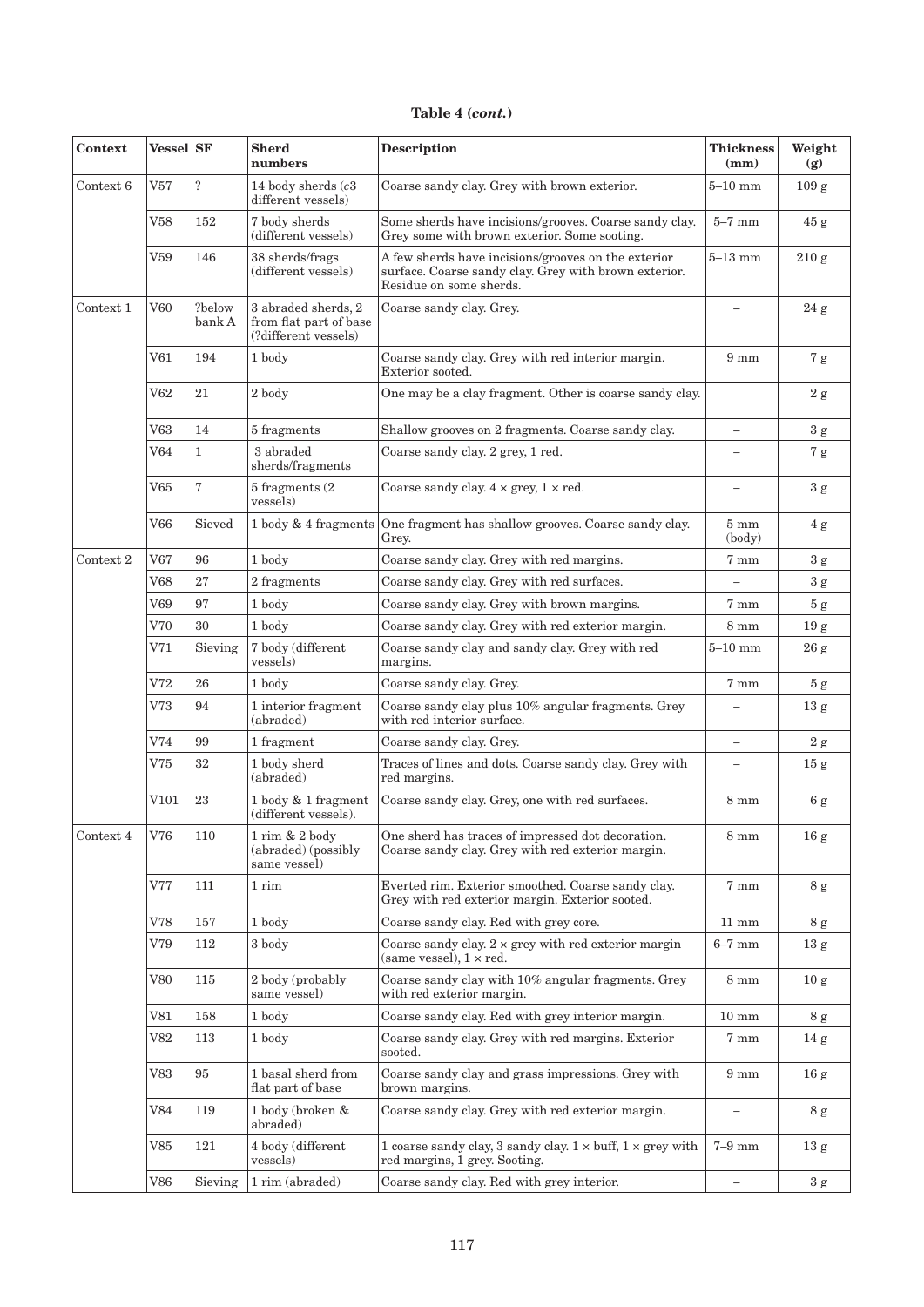<span id="page-5-0"></span>

| Context    | <b>Vessel</b> SF |        | <b>Sherd</b><br>numbers                                                          | <b>Description</b>                                                                                                             | <b>Thickness</b><br>(mm) | Weight<br>(g)   |
|------------|------------------|--------|----------------------------------------------------------------------------------|--------------------------------------------------------------------------------------------------------------------------------|--------------------------|-----------------|
| Context 4  | V87              | 188    | 2 body (different<br>vessels)                                                    | 1 sandy clay, 1 coarse sandy clay. Grey with brown<br>surfaces.                                                                | $6 - 10$ mm              | 10 <sub>g</sub> |
|            | <b>V88</b>       | 192    | 1 body                                                                           | Coarse sandy clay. Grey with red exterior margin.<br>Interior sooted.                                                          | $15 \text{ mm}$          | 7 <sub>g</sub>  |
|            | V89              | 191    | 1 body                                                                           | Coarse sandy clay. Grey with brown exterior margin.                                                                            | $9 \text{ mm}$           | 3g              |
|            | V90              | 195    | 1 body (broken in 2)                                                             | Coarse sandy clay. Brown with a grey core.                                                                                     | $8 \text{ mm}$           | 5g              |
| Context 8  | V91              | Sieved | 2 body (different<br>vessels)                                                    | Coarse sandy clay. Grey/brown.                                                                                                 | $9-10$ mm                | 16 <sub>g</sub> |
|            | V92              | Sieved | 1 body (abraded)                                                                 | Sandy clay. Brown with a grey core.                                                                                            | $11 \text{ mm}$          | 5g              |
|            | V93              | 185    | 1 body                                                                           | Possible ridged decoration. Sandy clay with $c10\%$<br>angular rock fragments.                                                 | $6-9$ mm                 | 10 <sub>g</sub> |
|            | V94              | 160    | 1 body (abraded) $&$<br>part of a pinched<br>neck band (Iron Age)                | Body sherd is coarse sandy clay. Neck band is coarse<br>sandy clay with 10% of angular rock fragments.                         | $9 \text{ mm}$           | 10 <sub>g</sub> |
| Context 10 | V95              | 175    | 2 body (different<br>vessels)                                                    | Exterior smoothed. One sherd has a trace of where a<br>neck band has detached. Coarse sandy clay. Grey with<br>brown surfaces. | $6 \text{ mm}$           | $10 \text{ mm}$ |
|            | V96              | 174    | 2 body sherds (same<br>vessel)                                                   | Exterior decorated with shallow grooves (parallel sets).<br>Interior smoothed (striations). Grey.                              | $4-6$ mm                 | 14 <sub>g</sub> |
|            | V97              | 173    | 2 body (different<br>vessels)                                                    | Exterior burnished. Coarse sandy clay. Grey with brown<br>surfaces.                                                            | $6-8$ mm                 | 12g             |
|            | V98              | 171    | 2 body & 1 fragment                                                              | One sherd and fragment have shallow grooves. Sandy<br>clay. Brown. Exterior sooted.                                            | $4 \text{ mm}$           | 7g              |
| Context 9  | V99              | Sieved | 2 fragments                                                                      | One fragment is burnished. Sandy clay. Brown.                                                                                  | $\overline{\phantom{m}}$ | 2 g             |
|            | V <sub>100</sub> | 180    | 1 body, 1 basal (flat<br>part of base) & 1<br>fragment (probably<br>same vessel) | Exterior smoothed. Fine sandy clay with 10% rock<br>fragments.                                                                 | 7 mm                     | 29 <sub>g</sub> |
|            | V102             | 178    | 1 body & 1 fragment                                                              | Exterior smoothed/burnished. Sandy clay with c20%<br>angular rock fragments.                                                   | $11 \text{ mm}$          | 16 <sub>g</sub> |
| Context 21 | V103             | 193    | 1 rim                                                                            | Flat rim. Coarse sandy clay with 5% large quartz<br>$10 \text{ mm}$<br>fragments. Grey with brown margins.                     |                          | 18 <sub>g</sub> |

## **Stac Mor, Garabost**

| Context        | Vessel SF      | <b>Sherd numbers</b>              | <b>Description</b>                                                                                                                 | (mm)           | Thickness Weight(g) |
|----------------|----------------|-----------------------------------|------------------------------------------------------------------------------------------------------------------------------------|----------------|---------------------|
| 1 <sub>m</sub> | $_{\rm V1}$    | finger prints in the<br>linterior | Body sherd with clear The fabric is fine sandy clay with c10% coarser quartz<br>which has fired hard and is grey with red margins. | $5 \text{ mm}$ | 11 <sub>g</sub>     |
|                | V <sub>2</sub> | Fragment                          | The fabric is sandy clay with c10% coarse quartz which<br>has fired hard and is red.                                               |                | 5g                  |

### **Stac Domhnuill Chain**

| Context | <b>Vessel</b> SF | <b>Sherd numbers</b> | <b>Description</b>                                                                                                                                                                                                                                                                                                                                                                                                                                            | <b>Thickness</b><br>(mm) | Weight<br>(g)   |
|---------|------------------|----------------------|---------------------------------------------------------------------------------------------------------------------------------------------------------------------------------------------------------------------------------------------------------------------------------------------------------------------------------------------------------------------------------------------------------------------------------------------------------------|--------------------------|-----------------|
|         | $_{\rm V1}$      | part of a base       | 2 sherds from the flat The fabric is sandy clay with $c10\%$ coarser quartz which<br>has fired hard and is grey with red margins.                                                                                                                                                                                                                                                                                                                             | $10 \text{ mm}$          | 19 <sub>g</sub> |
|         |                  | Body sherd           | The fabric is sandy clay with c10% coarse quartz<br>fragments. It is fired hard and is grey. The exterior is<br>smoothed and decorated with two horizontal incised<br>bands 4mm wide (5–7mm apart) with obliquely<br>arranged lines 3mm wide and 5-10mm apart below<br>this and four oblique parallel grooves. The sherd is<br>probably from a Hebridean Neolithic vessel. Thick<br>diagonal grooving is typical of this type of vessel (cf V6<br>Dunasbroc). | $8 \text{ mm}$           | 40 g            |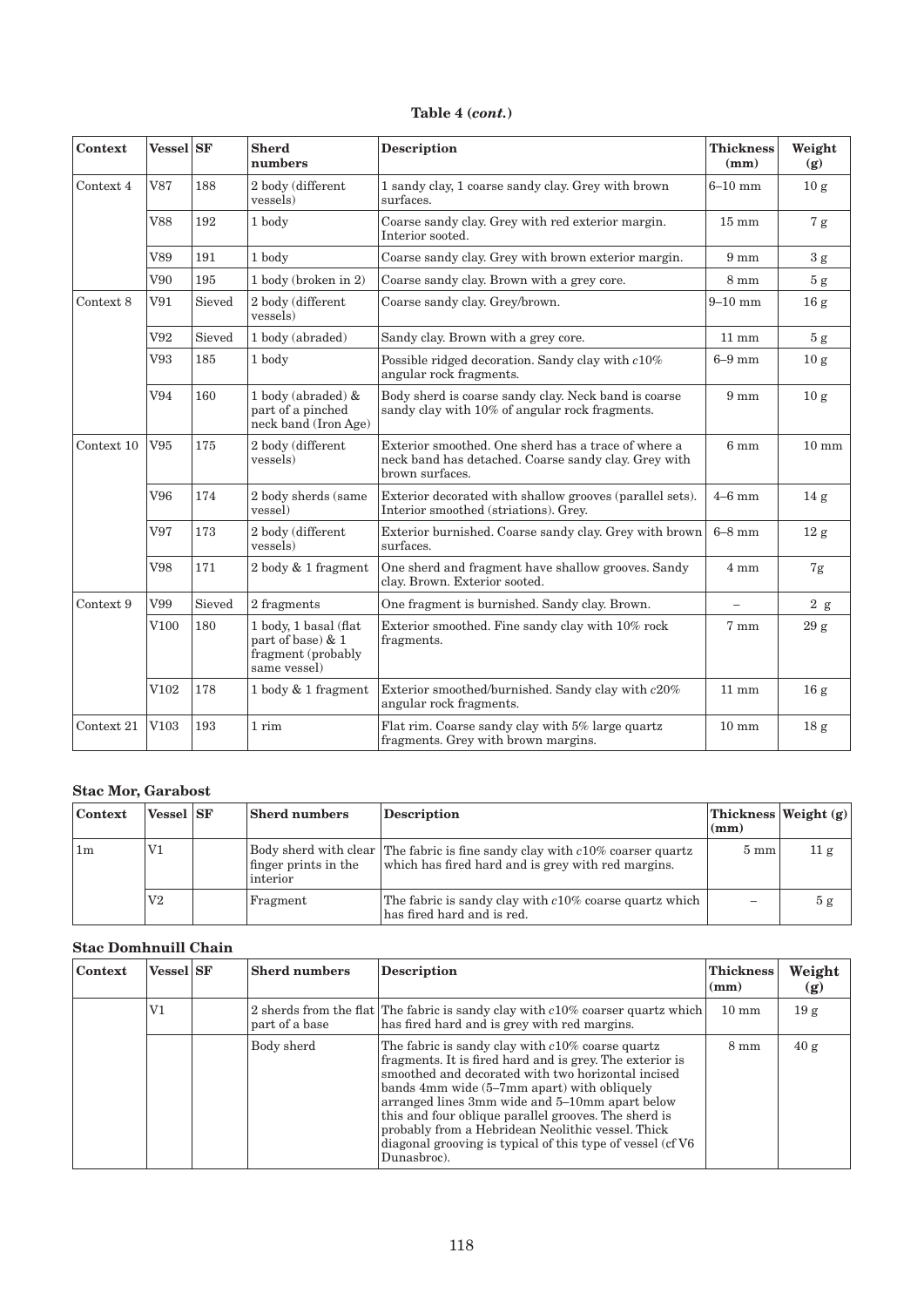## **Eilean nan Luchruban**

| Context | <b>Vessel</b> SF | <b>Sherd numbers</b>                            | <b>Description</b>                            | <b>Thickness</b><br>(mm) | Weight<br>(g) |
|---------|------------------|-------------------------------------------------|-----------------------------------------------|--------------------------|---------------|
|         | $_{\rm V1}$      | Basal sherd – flat<br>base with angled<br>walls | Sandy clay. Grey with a buff exterior margin. | $8 \text{ mm}$           | 10 g          |
|         | $_{\mathrm{V2}}$ | Body sherd                                      | Coarse sandy clay. Buff.                      | $8 \text{ mm}$           | 9g            |
|         | $_{\rm V3}$      | Body sherd                                      | Sandy clay. Grey with buff surfaces.          | $9 \text{ mm}$           | 2 g           |

## **Dunasbroc, Ness**

| Context                                                                 | <b>Vessel</b> SF<br><b>Sherd numbers</b><br><b>Description</b>                                                                                                                                                                                                                                                                                                                                                   |                                                      | <b>Thickness</b><br>(mm)                      | Weight<br>(g)                                                       |                |    |
|-------------------------------------------------------------------------|------------------------------------------------------------------------------------------------------------------------------------------------------------------------------------------------------------------------------------------------------------------------------------------------------------------------------------------------------------------------------------------------------------------|------------------------------------------------------|-----------------------------------------------|---------------------------------------------------------------------|----------------|----|
|                                                                         | V1                                                                                                                                                                                                                                                                                                                                                                                                               |                                                      | Small plain rim<br>sherd                      | Sandy clay. Grey with a brown exterior surface. Interior<br>sooted. | $6 \text{ mm}$ | 3g |
|                                                                         | $\rm V2$<br>The fabric is sandy clay with 10% large fragments. Grey<br>Interior fragment,<br>with brown exterior margin. Interior sooted.<br>broken in two<br>V3<br>Sandy clay with c30% of large quartz fragments. Grey.<br>Interior fragment<br>Interior sooted.<br>V4<br>Flat base with<br>Coarse sandy clay. Grey with a red exterior margin.<br>Interior sooted.<br>angled sides, and a<br>small body sherd |                                                      |                                               | 2 g                                                                 |                |    |
|                                                                         |                                                                                                                                                                                                                                                                                                                                                                                                                  |                                                      |                                               | 5 <sub>g</sub>                                                      |                |    |
|                                                                         |                                                                                                                                                                                                                                                                                                                                                                                                                  |                                                      | $9 \text{ mm}$<br>$(walls)$ , 15<br>mm (base) | 38 <sub>g</sub>                                                     |                |    |
| V <sub>5</sub><br>5 abraded body<br>sherds (probably<br>from 2 vessels) |                                                                                                                                                                                                                                                                                                                                                                                                                  | Sandy clay with 20% large quartz fragments. Abraded. | $8-13$ mm                                     | 106g                                                                |                |    |
|                                                                         |                                                                                                                                                                                                                                                                                                                                                                                                                  | 5                                                    | Bag of crumbs                                 |                                                                     |                | 7g |

#### **Dun Arnistean**

| Context                                                                                                                                | <b>Vessel</b> SF |                                                    | <b>Sherd numbers</b>                                                                                | <b>Description</b>                                                                                    | <b>Thickness</b><br>(mm) | Weight<br>(g)   |
|----------------------------------------------------------------------------------------------------------------------------------------|------------------|----------------------------------------------------|-----------------------------------------------------------------------------------------------------|-------------------------------------------------------------------------------------------------------|--------------------------|-----------------|
|                                                                                                                                        | V <sub>1</sub>   | 22                                                 | Flat part of base (4)<br>sherds)                                                                    | Sandy clay with c10% coarser quartz. Red with buff<br>margins. Grass impressions on exterior surface. | $11 \text{ mm}$          | 55 <sub>g</sub> |
|                                                                                                                                        | $_{\rm V2}$      | 16                                                 | Body sherd                                                                                          | Sandy clay. Buff.                                                                                     | $5 \text{ mm}$           | 1 <sub>g</sub>  |
|                                                                                                                                        | V3               | 27                                                 | Top of coil junction<br>at neck of an everted<br>rim                                                | Sandy clay with c10% angular quartz. Red with a grey<br>core.                                         | $9 \text{ mm}$           | 15 <sub>g</sub> |
|                                                                                                                                        | V <sub>4</sub>   | 8                                                  | Body sherd                                                                                          | Fine clay. Red. Exterior sooted.                                                                      | $4 \text{ mm}$           | 2 g             |
| 21<br>V <sub>5</sub><br>Part of a finger-<br>Fine sandy clay. Red.<br>impressed neckband<br>30<br>V <sub>6</sub><br>Abraded body sherd |                  |                                                    | 6 <sub>mm</sub>                                                                                     | $2\ \mathrm{g}$                                                                                       |                          |                 |
|                                                                                                                                        |                  |                                                    | The fabric is fine sandy clay with $c10\%$ large quartz.<br>Grey with red margins. Interior sooted. | $5 \text{ mm}$                                                                                        | 4g                       |                 |
|                                                                                                                                        | V <sub>7</sub>   | $\mathbf{1}$                                       | Body sherd<br>Sandy clay. Red.                                                                      |                                                                                                       | 6 <sub>mm</sub>          | 4g              |
|                                                                                                                                        | V8               | 13<br>Body sherd<br>Sandy clay. Red.<br>(abraded). |                                                                                                     |                                                                                                       |                          | 1 <sub>g</sub>  |
|                                                                                                                                        | V9               | 29                                                 | Body sherd. Exterior<br>surface smoothed                                                            | Sandy clay with c30% angular fragments. Brown<br>exterior, grey interior.                             | $10 \text{ mm}$          | 9g              |
| 9<br>V10<br>Body sherd<br>Interior sooted.<br>7<br>V11<br>Body sherd and<br>fragment. Abraded<br>margins.                              |                  | Fine sandy clay. Grey with a red exterior margin.  | 7 mm                                                                                                | 8g                                                                                                    |                          |                 |
|                                                                                                                                        |                  |                                                    | Sandy clay with c10% coarse fragments. Grey with buff                                               | $7 \text{ mm}$                                                                                        | 11 <sub>g</sub>          |                 |
|                                                                                                                                        | V12              | $\overline{2}$                                     | Body sherd with<br>a small section of<br>applied zig-zag<br>remaining. Exterior<br>smoothed         | Sandy clay. Brown. Exterior surface sooted.                                                           | 7 mm                     | 15 <sub>g</sub> |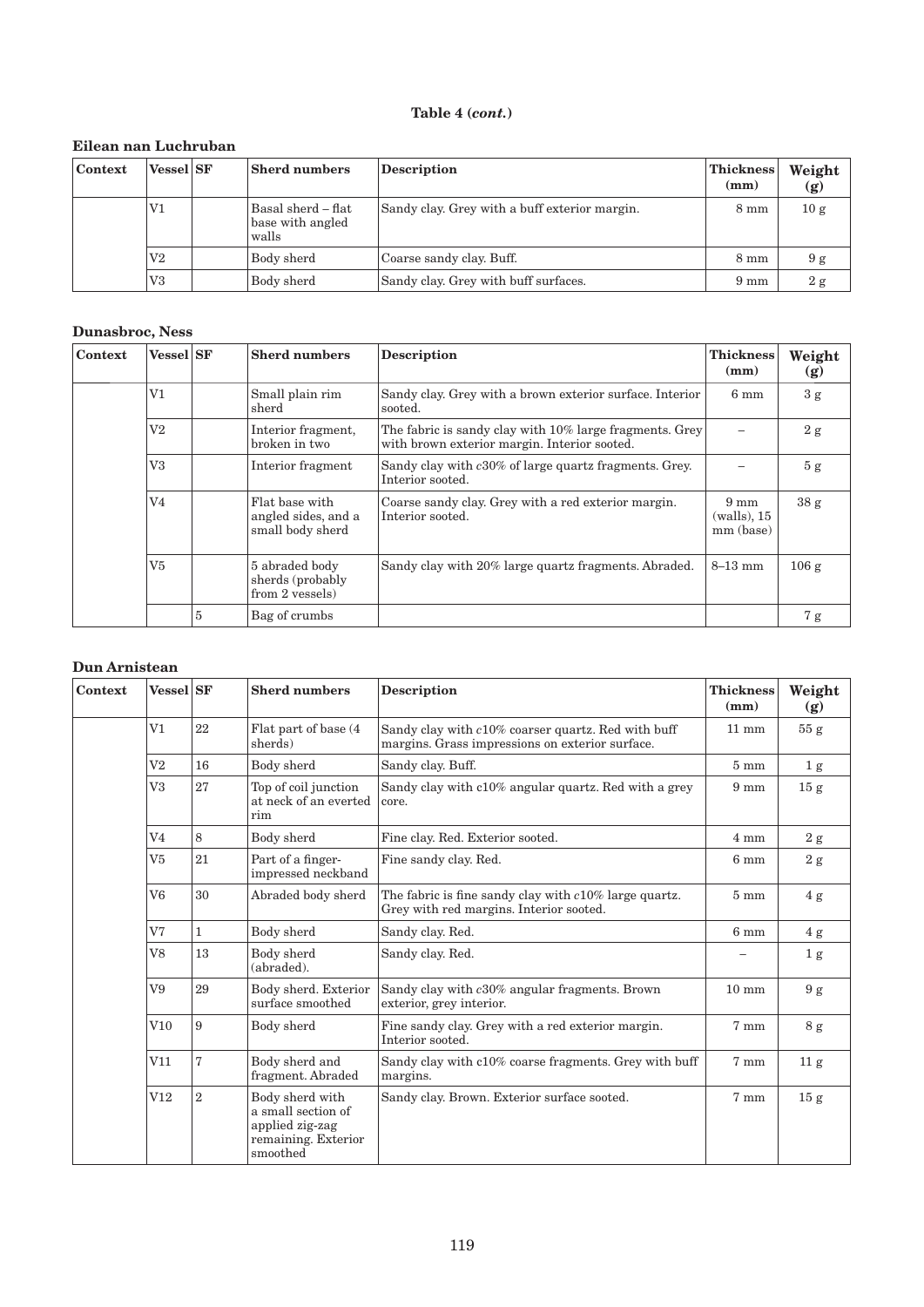| Context                                                                                                                                                        | <b>Vessel</b> SF                                                                      |                                                          | <b>Sherd numbers</b>                                                                                                                                  | <b>Description</b>                                                                                                               | <b>Thickness</b><br>(mm) | Weight<br>(g)   |
|----------------------------------------------------------------------------------------------------------------------------------------------------------------|---------------------------------------------------------------------------------------|----------------------------------------------------------|-------------------------------------------------------------------------------------------------------------------------------------------------------|----------------------------------------------------------------------------------------------------------------------------------|--------------------------|-----------------|
|                                                                                                                                                                | V13                                                                                   | 14                                                       | Body sherd with an<br>angular carination.<br>Above the carina-<br>tion is a line of nail<br>impressions.                                              | Coarse sandy clay. Grey with buff surfaces. Both<br>surfaces sooted.                                                             | $5 \text{ mm}$           | 10 <sub>g</sub> |
|                                                                                                                                                                | V14                                                                                   | 31                                                       | Body sherd                                                                                                                                            | Coarse sandy clay. Grey with red surfaces.                                                                                       | $10 \text{ mm}$          | $5\ {\rm g}$    |
|                                                                                                                                                                | V15                                                                                   | $25\,$                                                   | Body sherd (abraded)                                                                                                                                  | Coarse sandy clay. Red with a black core.                                                                                        |                          | 7g              |
|                                                                                                                                                                | V16                                                                                   | $\bf 28$                                                 | 2 fragments                                                                                                                                           | Coarse sandy clay. Red.                                                                                                          |                          | 2 g             |
|                                                                                                                                                                | V17                                                                                   | 3                                                        | 2 body sherds<br>(probably different<br>vessels)                                                                                                      | Coarse sandy clay. Brown. Exterior sooted.                                                                                       | $5 \text{ mm}$           | 9g              |
|                                                                                                                                                                | V18                                                                                   | 17                                                       | Sherd from the neck<br>of a vessel – broken<br>off along a coil<br>junction                                                                           | Sandy clay with c10% angular fragments. Grey with<br>red surfaces.                                                               | $8 \text{ mm}$           | 11 <sub>g</sub> |
|                                                                                                                                                                | $_{\mathrm{V19}}$                                                                     |                                                          | 3 body sherds<br>(different vessels).<br>Possible impressed<br>decoration below<br>?rim of one sherd.                                                 | Sandy clay. Red.                                                                                                                 | $6-7$ mm                 | 13 <sub>g</sub> |
| V20<br>2 body sherds<br>(different vessels).<br>exterior surface.<br>$\rm V21$<br>Body sherd and<br>Coarse sandy clay. Red.<br>fragment (different<br>vessels) |                                                                                       |                                                          | Coarse sandy clay. One sherd is abraded. Grey with buff                                                                                               | 7 mm                                                                                                                             | 7g                       |                 |
|                                                                                                                                                                |                                                                                       |                                                          | 7 mm                                                                                                                                                  | 4g                                                                                                                               |                          |                 |
| Professor<br>Murray<br>Campbell<br>Collection                                                                                                                  |                                                                                       |                                                          | Not catalogued<br>individually. 2 rim<br>sherds with long<br>everted/flared rims.<br>2 sherds with finger<br>impressions (?basal).<br>47 body sherds. | Most sandy. Some are finer and thinner. No decoration<br>on the body sherds but some are ?wiped. Probably Iron<br>Age and later. | $8-10$ mm                | 540 g           |
|                                                                                                                                                                | $\operatorname{V22}$                                                                  | 46                                                       | Basal sherd (flat part)<br>of base)                                                                                                                   | Coarse sandy clay. Grey with red surfaces.                                                                                       | $9 \text{ mm}$           | 7g              |
|                                                                                                                                                                | V23                                                                                   | 47                                                       | Body sherd                                                                                                                                            | Sandy clay. Grey with red surfaces. Interior sooted.                                                                             | $5 \text{ mm}$           | 3 <sub>g</sub>  |
|                                                                                                                                                                | V24                                                                                   | $77\,$                                                   | Body sherd                                                                                                                                            | Coarse sandy clay. Grey with brown surfaces. Interior<br>sooted.                                                                 | $11 \text{ mm}$          | 14 g            |
|                                                                                                                                                                | V25                                                                                   | 51                                                       | Lump of fired clay                                                                                                                                    | Coarse sandy clay. Grey with red surfaces.                                                                                       | $\overline{\phantom{0}}$ | $19\ {\rm g}$   |
|                                                                                                                                                                | V26                                                                                   | 65                                                       | Body sherd                                                                                                                                            | Sandy clay. Brown.                                                                                                               | $4 \text{ mm}$           | $2\ \mathrm{g}$ |
|                                                                                                                                                                | V27                                                                                   | 41                                                       | Body sherd. Exterior<br>surface wiped                                                                                                                 | Sandy clay. Grey with red surfaces. Both surfaces<br>sooted.                                                                     | 6 mm                     | 15 <sub>g</sub> |
|                                                                                                                                                                | V28                                                                                   | 50                                                       | Body fragment                                                                                                                                         | Sandy clay with c10% rock fragments. Grey with red<br>exterior surface.                                                          | $\qquad \qquad -$        | 4g              |
|                                                                                                                                                                | V29                                                                                   | 43                                                       | Body sherd                                                                                                                                            | Sandy clay with $c10\%$ angular fragments. Grey with a<br>brown interior surface. Both surfaces sooted.                          | $8 \text{ mm}$           | 13 <sub>g</sub> |
| 79<br>$_{\rm V30}$<br>Body sherd<br>sooted.                                                                                                                    |                                                                                       | Coarse sandy clay. Red exterior, grey interior. Interior | $10 \text{ mm}$                                                                                                                                       | 18 <sub>g</sub>                                                                                                                  |                          |                 |
|                                                                                                                                                                | $35\,$<br>Body sherd. Exterior<br>Coarse sandy clay. Red.<br>$_{\rm V31}$<br>smoothed |                                                          |                                                                                                                                                       | $5 \text{ mm}$                                                                                                                   | 1 <sub>g</sub>           |                 |
|                                                                                                                                                                | $_{\rm V32}$                                                                          | 80                                                       | Body sherd                                                                                                                                            | Fine sandy clay. Brown. Exterior sooted.                                                                                         | $7 \text{ mm}$           | 6g              |
|                                                                                                                                                                | $_{\rm V33}$                                                                          | $54\,$                                                   | Body sherd                                                                                                                                            | Coil junctions not smoothed on the exterior. Coarse<br>sandy clay. Brown.                                                        | $16 \text{ mm}$          | 56g             |
|                                                                                                                                                                | $_{\rm V34}$                                                                          | 36                                                       | Rim sherd (flat rim)                                                                                                                                  | Coarse sandy clay. Grey.                                                                                                         | $6 \text{ mm}$           | 7 g             |
|                                                                                                                                                                | $_{\rm V35}$                                                                          | 61                                                       | Body sherd                                                                                                                                            | Coarse sandy clay. Grey with brown surfaces.                                                                                     | $11 \text{ mm}$          | 8 g             |
|                                                                                                                                                                | V36                                                                                   | 69                                                       | Body sherd                                                                                                                                            | Sandy clay. Grey with brown surfaces.                                                                                            | $8 \text{ mm}$           | 8 g             |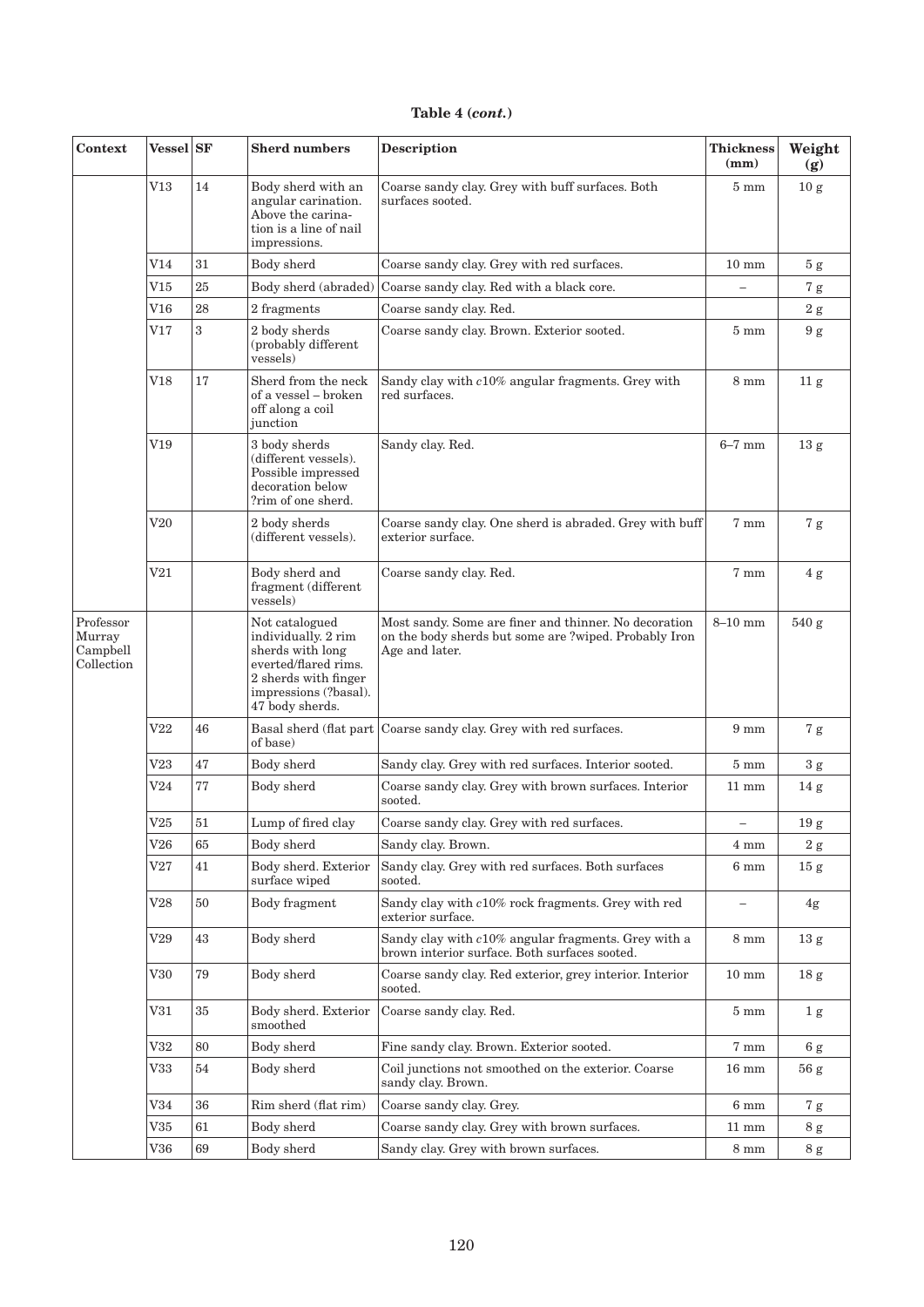|  |  | Table 4 (cont.) |
|--|--|-----------------|
|--|--|-----------------|

| Context | <b>Vessel</b> SF |    | <b>Sherd numbers</b>                                                                    | <b>Description</b>                                                                                                                                                                                 | <b>Thickness</b><br>$(\mathbf{mm})$                          | Weight<br>(g)                                    |
|---------|------------------|----|-----------------------------------------------------------------------------------------|----------------------------------------------------------------------------------------------------------------------------------------------------------------------------------------------------|--------------------------------------------------------------|--------------------------------------------------|
|         | V37              | 60 | Body sherd                                                                              | Coarse sandy clay. Brown exterior, grey interior.                                                                                                                                                  | $7 \text{ mm}$                                               | $5\ {\rm g}$                                     |
|         | V38              | 39 | 1 flat rim, 2 body, 1<br>fragment                                                       | Rim (abraded). Fine sandy clay. Brown.<br>Fragment. Coarse sandy clay. Brown/grey.<br>Body. Coarse sandy clay. Red.<br>Body. Burnished. Sandy clay. Brown with red exterior.                       | $4 \text{ mm}$<br>$8 \text{ mm}$<br>$8 \text{ mm}$           | 3 g<br>$2\ \mathrm{g}$<br>$6\,\mathrm{g}$<br>2 g |
|         | V39              | 49 | Body sherd                                                                              | Coarse sandy clay. Grey with a brown exterior surface.                                                                                                                                             | $5 \text{ mm}$                                               | 2 g                                              |
|         | V40              | 33 | Body sherd                                                                              | Sandy clay. Grey with red surfaces.                                                                                                                                                                | $9 \text{ mm}$                                               | 9g                                               |
|         | V <sub>41</sub>  | 34 | Body sherd with<br>?part of a wavy band<br>adhering                                     | Coarse sandy clay. Brown.                                                                                                                                                                          | $6 \text{ mm}$                                               | 7g                                               |
|         | V <sub>42</sub>  | 42 | Body sherd                                                                              | Sandy clay. Buff.                                                                                                                                                                                  | $6 \mathrm{~mm}$                                             | 12 g                                             |
|         | V43              | 45 | Body sherd, or flat<br>part of a base                                                   | Sandy clay. Red.                                                                                                                                                                                   | $9 \text{ mm}$                                               | 7g                                               |
|         | V44              | 32 | Body sherd                                                                              | Coarse sandy clay. Grey with red surfaces.                                                                                                                                                         | $11 \text{ mm}$                                              | 7g                                               |
|         | V <sub>45</sub>  | 38 | Body sherd (split).                                                                     | Sandy clay. Grey with red exterior surfaces.                                                                                                                                                       | 7 mm                                                         | 6g                                               |
|         | V46              | 68 | Body fragment &<br>small rim sherd                                                      | Body fragment. Sandy clay. Grey with a brown interior<br>surface.<br>Small rim sherd (flat). Fine sandy clay. Brown.                                                                               | $5 \text{ mm}$                                               | 4g<br>1 <sub>g</sub>                             |
|         | V47              | 52 | 2 body sherds<br>(different vessels)                                                    | Fine sandy clay. Red.                                                                                                                                                                              | 7 mm                                                         | 5g                                               |
|         | V48              | 74 | From the neck of a<br>vessel.                                                           | Coarse sandy clay. Brown. Exterior sooted.                                                                                                                                                         | $8 \text{ mm}$                                               | 18 <sub>g</sub>                                  |
|         | V49              | 48 | Body sherd broken<br>off at the junction<br>with the neck.<br>Exterior wiped            | Coarse sandy clay. Grey interior, brown exterior.                                                                                                                                                  | $14 \text{ mm}$                                              | 54g                                              |
|         | V50              | 64 | 2 abraded body<br>sherds (different<br>vessels)                                         | Coarse sandy clay. Grey with a red exterior margin.                                                                                                                                                | 7 mm                                                         | 9g                                               |
|         | V51              |    | 3 abraded body<br>sherds (different<br>vessels) & basal<br>sherd (flat part of<br>base) | Body sherd. Coarse sandy clay. Red.<br>Body sherd. Coarse sandy clay. Red.<br>Body sherd (from join with base). Fine sandy clay, Red.<br>Basal sherd (flat part of base). Coarse sandy clay. Grey. | $12 \text{ mm}$<br>$9 \text{ mm}$<br>7 mm<br>$12 \text{ mm}$ | 6g<br>17 <sub>g</sub><br>4 g<br>13 <sub>g</sub>  |

Published sequences are limited to two sites, Eilean an Tighe, North Uist and Allt Chrisal, Barra.

In 1951 Lindsay Scott published the site of Eilean an Tighe, located on a tidal islet in North Uist, which he interpreted as a pottery workshop. This interpretation has been questioned on a number of occasions (e[g Gibson 1995, 1](#page-1-0)00). The interpretation of the stratigraphy is seldom referred to as a general model for the sequence of Neolithic pottery in the Western Isles but while the interpretation of the function of the site can be questioned, there is no reason to disregard the sequence. The sequence from Eilean an Tighe is described by Lindsay Scott as follows:

- Plain pots; pots with decoration on the rim; outturned flat rims
- Plain vessels continued to be made but at least half of the vessels were decorated; flat rims were replaced by in-bevelled rims; flanged bowls appear

• Up to two thirds of all pots were decorated; in-bevelled rims are standard on plain vessels; outbevelled rims have been introduced on decorated pots; two new and distinctive types appear, the ridged jar and the Unstan bowl

Lindsay Scott felt that the sequence was reliable as variations in phases across the site were recognisable from variations in soil type. The usefulness of this sequence, however, is limited by the lack of radiocarbon dates.

In his summary of the pottery from Allt Chrisal, Barra, Gib[son \(1995\) notes](#page-1-0) that the typologically earliest vessels in the assemblage are the undecorated carinated bowls which were found throughout the levels of the excavated sections. He suggests that they form an undecorated element of the larger 'Hebridean assemblage'. Likewise, with Unstan bowls, he concludes that while comprising a small element of the assemblage in terms of number of vessels (18 vessels, *c* 3% of the total assemblage) they appear to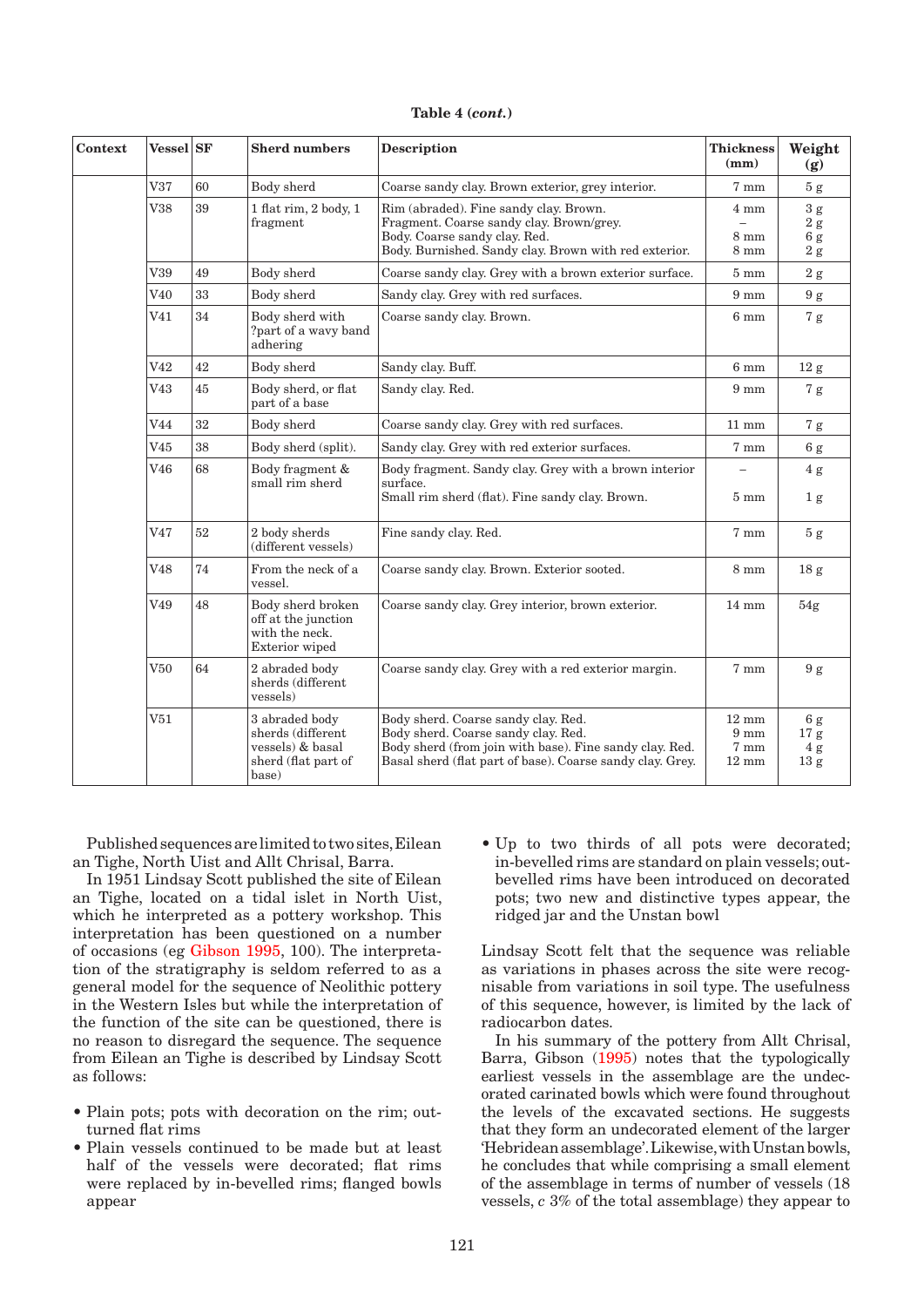be found throughout the site's history. Taken with the evidence from Eilean an Tighe this could indicate that the assemblage from Allt Chrisal is slightly later than that from Eilean an Tighe, or if the two sites are contemporary, that there is a great deal of variation from one site to another within the Hebridean Neolithic, with the composition of the assemblage from a site perhaps depending more on site function or cultural preference than chronology. The dates for Allt Chrisal are  $4470 \pm 50$  BP (GU-3923);  $4700 \pm 100$ BP (GU-3467); and  $4820 \pm 60$  BP (GU-3922).

The two tombs with the largest assemblages of Neolithic pottery are Clettraval and Unival, both on North Uist. Sherds from an estimated 23 vessels were recovered from the long cairn at Clettraval, a mix of shallow and deep bowls, usually bipartite, with varying depths of collar in relation to the overall height of the vessel. A similar assemblage was recovered from the square cairn at Unival, with a few flat-based vessels, one of which was identified as Grooved Ware (both sites reported [in Henshall](#page-1-0)  [1972\). Neither](#page-1-0) at Clettraval nor at Unival were ridged bowls or Unstan bowls included in the assemblage, although the other elements of Hebridean assemblages are represented, an observation made by Lindsay Scott in his discussion of the pottery from Eilean an Tighe. The lack of dates makes it difficult to know whether this is related to chronology (ie whether deposition of pottery within tombs had gone out of fashion before ridged bowls and Unstan bowls were in production); whether they were deliberately not chosen for inclusion in the tombs; or whether they were being produced by a group that was culturally different from those making the tombs.

Sheridan and Sharple[s \(1992, 7](#page-2-0)) note that while Unstan bowls are found over a wide area in the Northern and Western Isles and on the northern mainland, the broader assemblages within which such bowls are found in Orkney are not replicated elsewhere. They also note that it is interesting that what have been referred to as 'flanged' bowls, present in the Orkney assemblages, appear in larger numbers in the Hebrides. The presence of only a few vessels which could be likened to Hebridean ridged bowls in the Northern Isles, and the presence of Grooved Ware at only a few sites in the Western Isles, suggest that contact between the two areas lessened in the later part of the Neolithic. Ridged vessels are not paralleled anywhere else in the Neolithic of the British Isles, perhaps indicating that in the later part of the Neolithic the Western Isles became more insular. This can be contrasted with the Northern Isles, where the abundance of Grooved Ware indicates that the Northern Isles were part of a strong communications network with other areas of mainland Britain. This is another area of enquiry which it will be interesting to come back to as more sites are excavated (it should be remembered, however, that until relatively recently, Aberdeenshire was a Grooved Ware-free area, so the characterisation of the Western Isles as a 'Grooved Ware-poor' region should be used with caution).

While the publication of the sequence from Eilean Domhnuill will be valuable in progressing our understanding of the Neolithic pottery from the Western Isles, it will be important to bear in mind that some of the attributes may relate only to Eilean Domhnuill and the temptation to adopt it as the type site for the interpretation of the pottery from the Western Isles should be resisted. In Orkney, for example, the analysis of the pottery from a number of well-stratified sites including Barnhouse (Richards [2005\), Links of Noltland \(Sheridan 1999\) and Pool](#page-2-0)  [\(Hunter & MacSween 1991\) h](#page-2-0)as not resulted in the identification of a clear sequence, in fact at least two distinct types of Grooved Ware have been identified, and there is a clear impression that while there are certain underlying traits, there is much local variation, perhaps much to do with the creativity of individual potters working within the general bounds of what was acceptable to their cultural group (see for examp[le MacSween 1995\).](#page-2-0)

#### *3.3 Evidence from the sites*

#### 3.3.1 Dunasbroc

The assemblage from Dunasbroc comprises *c* 480 sherds and fragments. The assemblage includes the rim and upper portion of several Hebridean vessels dating to the Neolithic. The characteristic features of assemblages of Hebridean incised wares are a round-based, 'baggy' profile, out-turned rims, the horizontal division of the vessels either by carinations or incised lines, and decoration which comprises either incisions or wider grooves into the surface of the vessel. The multi-carinated wares are a localised Hebridean style, the largest published assemblage being that from Eilean an Tigh[e \(Lindsay Scott](#page-2-0)  [1951\). Their as](#page-2-0)sociation with Unstan Ware pots on some sites such as Allt Chrisal, Barr[a \(Gibson 1995,](#page-1-0)  100–115) and Eilean Domhnuill, Loch Olabat, North Uis[t \(Armit 1987\)](#page-0-0) suggests that they were in use before 3500 bc [\(Gibson 2002, 7](#page-1-0)7) but as yet there is no secure dating framework for this type of pottery.

While the majority of fragments and sherds in the assemblage can be attributed to the Neolithic from their fabrics and the presence of grooved decoration on many sherds, there are a few sherds which are Iron Age in character.

#### *Hebridean incised ware[s \(illus 66\)](#page-10-0)*

The Neolithic pottery from the site is very fragile and fragmented but enough survives of a few vessels (all from Context 6) to allow the profile of the upper portion of the vessel to be established. The best example is V1 (Vessel 1), which has an out-turned rim with an interior bevel. Below the rim on the exterior are three horizontal zones, delineated by carinations. The rim bevel is decorated with oblique, parallel grooves, and the zones are also decorated with parallel grooves, arranged in opposing directions. This was the most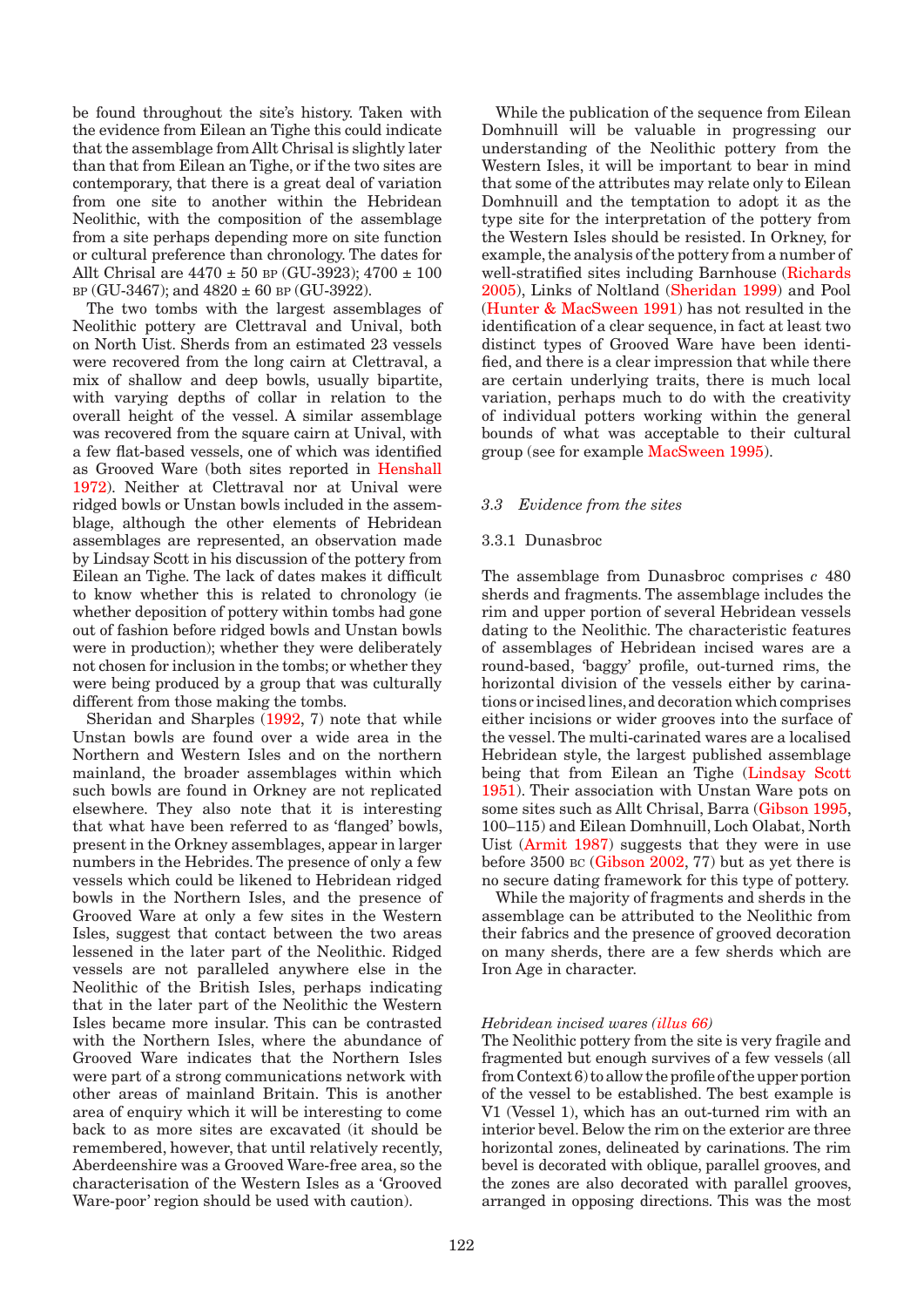<span id="page-10-0"></span>

*Illus 66 Hebridean incised wares from Dunasbroc Vessels 1, 3, 4, 5, 6, 7, 8, 9, 10 & 77*

.common form of decoration noted at Allt Chrisal, Barra [\(Gibson 1995,](#page-1-0) 104), and is also a decorative scheme in the Eilean an Tighe assemblag[e \(Lindsay](#page-2-0)  [Scott 1951](#page-2-0), 21, fig 8, 1.1). A variation in the layout of the decoration is noted on V3, where there is similar decoration on the rim bevel, but the decoration below the rim comprises alternating panels of horizontal and vertical grooves (unfortunately only the portion of the body just below the rim survives. Nicking along the exterior edge of the rim as on V3 is a feature also noted at other sites, eg Allt Chrisal [\(Gibson 1995, fi](#page-1-0)g 4.32, no. 73).

Not all vessels have decoration covering the whole vessel – V11 has a decorated rim but the exterior of .the body is smoothed, while V8 has a wide out-turned rim, again decorated with parallel grooves, and the exterior of the vessel is undecorated but burnished. In the case of V6 the decoration appears to be restricted to the portion of the vessel above the carination (cf Eilean an Tigh[e, Lindsay Scott 1951,](#page-2-0) 22, fig 9, 2.3).

Hebridean assemblages usually include a variety of styles (cf the assemblage from Allt Chrisal, Barra; [Gibson 1995,](#page-1-0) figs 4.32–34). In the case of Dunasbroc a flanged rim (also with grooved decoration – V5), is included, and there is a flat-rimmed vessel with grooved lines on the rim and impressed dot decoration on the exterior (V10). There is also a plain, straight-sided vessel from the same context (V4).